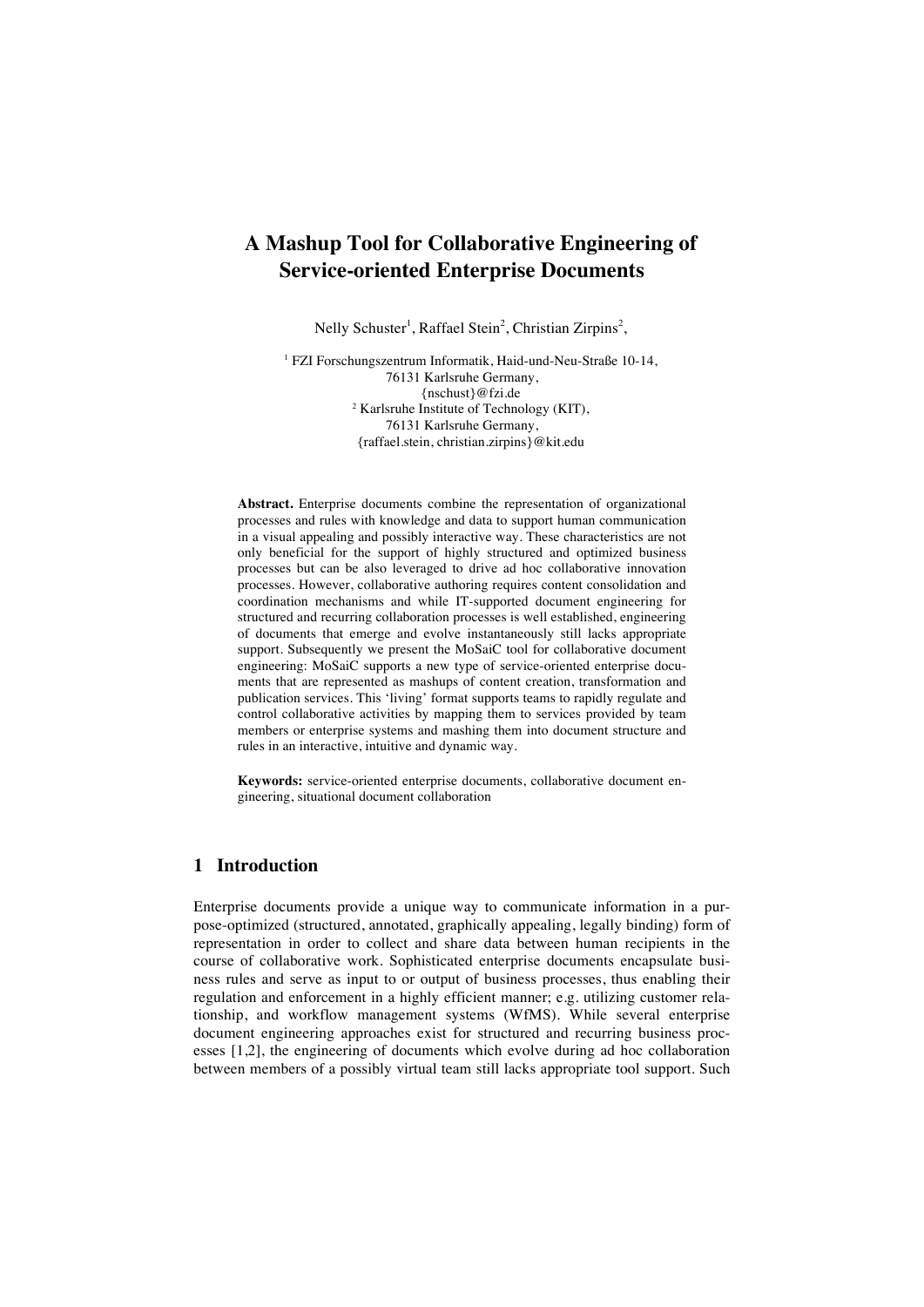documents are subject to ad hoc changes as new contents from different sources – humans and software systems – come in. Dependencies between different parts of a document require coordination mechanisms and ad hoc process support for the authors of the document. Examples can be found for instance in IT service management or software engineering, where collaborators have to react on unexpected incidents like bugs or are collaboratively developing solutions which are captured in interrelated documents [3]. Another example is the collaborative development of a research publication [4]. Various technologies and tools support either collaborative creation and evolution of documents (e.g. CSCW technologies, wikis or other Webbased collaborative writing applications [5]) or coordination of structured processes (e.g. BPM technologies like WfMS). However, they largely fail to provide effective support for collaborative document engineering which involves ad hoc processes.

In order to address this need, we have developed the MoSaiC approach for serviceoriented enterprise document engineering. We model enterprise documents as situational compositions (so called mashups) of human- or software-based content provision, transformation or publication services provided by human collaborators or Webbased software services [6]. Lightweight coordination of collaborating authors and auxiliary Web services is facilitated by interaction rules that are defined as part of the document in a declarative way. Thus, a document is 'alive', reacting to changes of the document itself and its underlying services.

In this paper, we present a Web-based mashup tool and platform that implement our collaborative document engineering approach. In Chapter 2 we will sketch the concept of collaborative document mashups. Chapter 3 outlines the architecture of our mashup tool and platform. An exemplary use case is given in Chapter 4. We discuss related work in Chapter 5. Chapter 6 concludes with a summary and outlook.

# **2 Concept of Collaborative Document Mashups**

Collaborative document engineering requires coordination of team members that jointly work on and evolve ad hoc documents as well as consolidation of content coming from a variety of sources including team members but also data sources. Content consolidation in document mashups is achieved through representing manual as well as automated activities through software services that are composed into the document structure. Document mashups build on a hierarchical structure that represents the logical decomposition of a collaboration goal into tasks. This structure is defined by one or more coordinating team members (*coordinators*). Subsequently, tasks are bound to document services representing either collaborative activities of team members (*collaborators*) or automated functions of software systems (*robots*) that result in creation (e.g., writing text, drawing diagrams, accessing databases) or transformation (e.g., proof-reading, translating, layout) of document contents like chapters, paragraphs or figures. As soon as a service is bound to a document mashup the service provider becomes a participant (either co-author or robot) of the document collaboration responsible for the associated task.

The coordination of service providers (i.e. collaborators) in an evolving document mashup builds on events and rules: each service exposes events indicating state transi-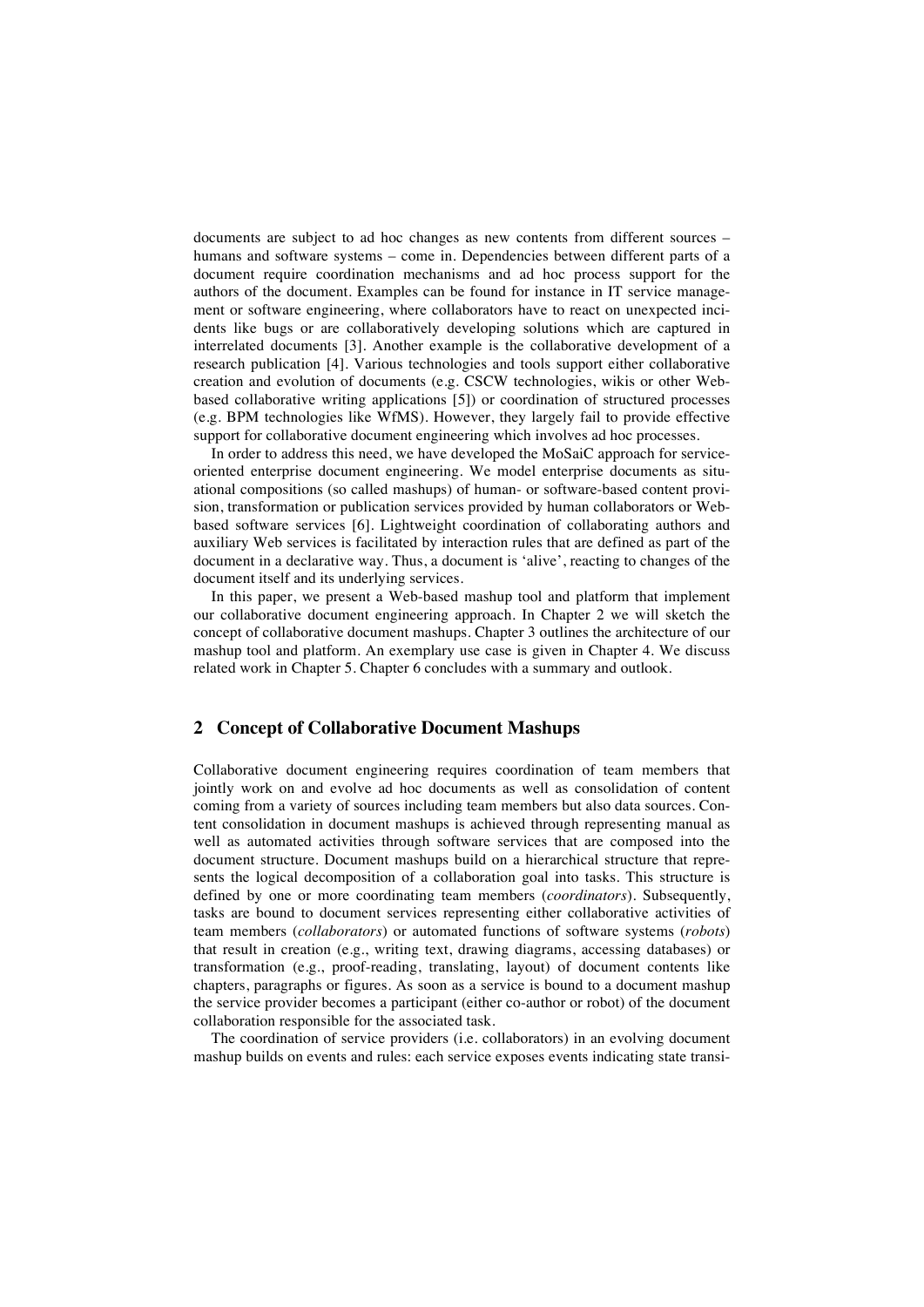tions of its underlying resources (i.e. activity results) which are consumed and reacted upon by document mashups. An important part of document engineering is to define ECA rules that are triggered by events and lead to corresponding actions thus expressing causal dependencies or temporal constraints between service instances; e.g., a rule may specify that a proof-read service is called by the document mashup as soon as a text-based content service emits an update event. Another example might be the recall of all document services that failed to deliver results at a certain deadline. Coordinators are free to specify any rules that fit the collaboration at hand.

We characterize document service mashups as 'living' because they are constantly evolving in terms of structure and contents towards achieving a common goal. To a large extend this dynamicity is driven by manual interaction of team members with the document: Document engineers evolve and control the document structure and rules. Collaborators create or transform document contents.

Additionally, certain aspects of document evolution are controlled by rules that react on events and trigger activities of team members and data sources automatically. Rules of a document mashup will immediately be executed when the event they listen for is emitted. This might lead to further activities like service calls.

During the course of the collaboration, document content and structure transform from a record of collaborative conversation to a meaningful result. As we do not separate phases of design and enforcement, service calls will be made as soon as services are added to a document mashup and each change of the document structure immediately effects the control of a collaboration. Still, in order to enable the design of critical document parts, mashups can be set 'asleep'. This means, that the control of document services is idle until the mashup is 'woken up' again.

# **3 MoSaiC Tool and Platform Architecture**

In order to realize our concept of document service mashups we have developed a Web-based platform and RIA to support collaborative document engineering. Figure 1 gives an overview of the architecture.

Users access the document collaboration environment through a graphical user interface that runs on their Web browser. The UI communicates with the application and persistence logic of the MoSaiC document mashup manager which might run on an enterprise application server or in the cloud. The GUI uses AJAX calls to communicate with the server components. The collaboration system uses a communication infrastructure for event-based interaction between services in document mashups. This infrastructure – the document service bus – might be deployed independently and is accessed through RESTful service interfaces.

The Web-based document collaboration tool integrates various graphical drag-anddrop user interface components supporting mashup authoring, service provisioning and participant management use cases:

− Fundamentally, the *user management UI* allows logging into the system or registering as a new user. Subsequently, the *participant UI* enables users to specify their role in one or more document collaborations. This might include the responsibility of a coordinator to participate in the engineering of the document itself. This might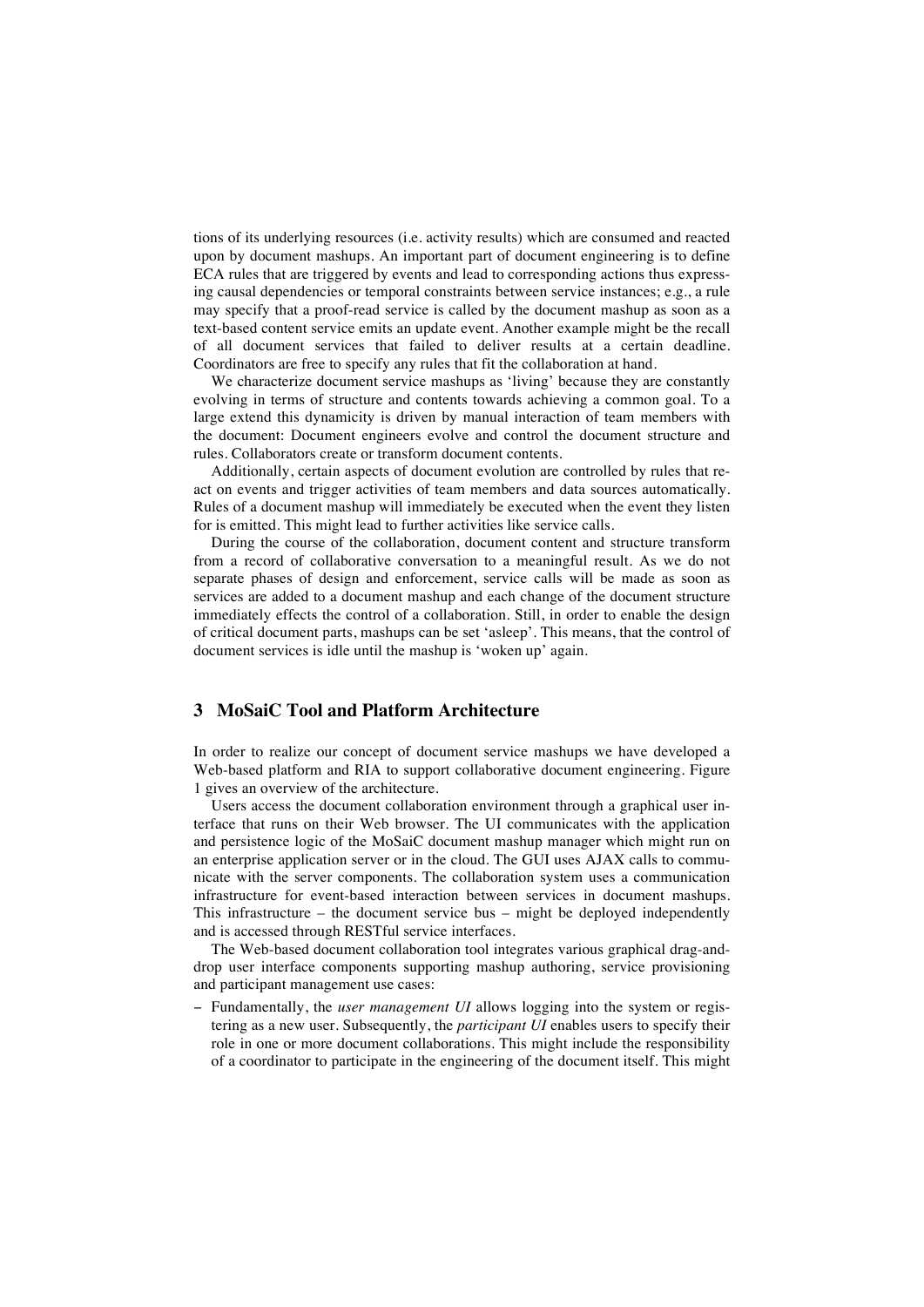

**Figure 1:** Architectural Overview of the MoSaiC Mashup Tool and Platform

also include the responsibility of a collaborator to carry out certain activities within a collaboration and provide associated document services manually. As a variant, users might delegate responsibility to a robot that provides document services by means of automated Web services (e.g. to integrate contents from Flickr).

- Using the *mashup editor UI*, coordinators carry out the main document engineering tasks including design and management of collaborative document mashups. Management includes administrating a repository of living documents. It also includes state control of individual mashups which happens in sync with an ongoing design process. To this end the editor represents and visualizes document mashups from different perspectives of structure, collaboration and coordination. In the structure perspective, engineers design the logical document structure on a canvas, e.g. a research paper split into parts of the research methodology as well as result tables and diagrams. In the collaboration perspective, the UI shows lists of content and transformation services as well as possible providers. The coordinator can drag and drop the services from this list on the canvas or assign providers to elements. The coordination perspective allows definition and management of rules expressing causal and temporal constraints as well as manual control of actions.
- In order to support collaborators of a document mashup in providing contributions through service calls, the platform offers a *service editor UI.* This UI allows users to receive service calls coming from a document mashup manager (the same or any other), edit and persist appropriate content, e.g. the introduction of a research paper, and communicate it back to the document mashup manager. However, there are also other ways for collaborators to connect like an email bridge or plug-ins for common word processors that enable them to handle document service calls.

Mashup logic is enforced by the mashup manager. Its *persistence component* stores all mashups including structure, tasks, rules, services, participants, roles, contents and control state. The persistence component listens to mashup and service update events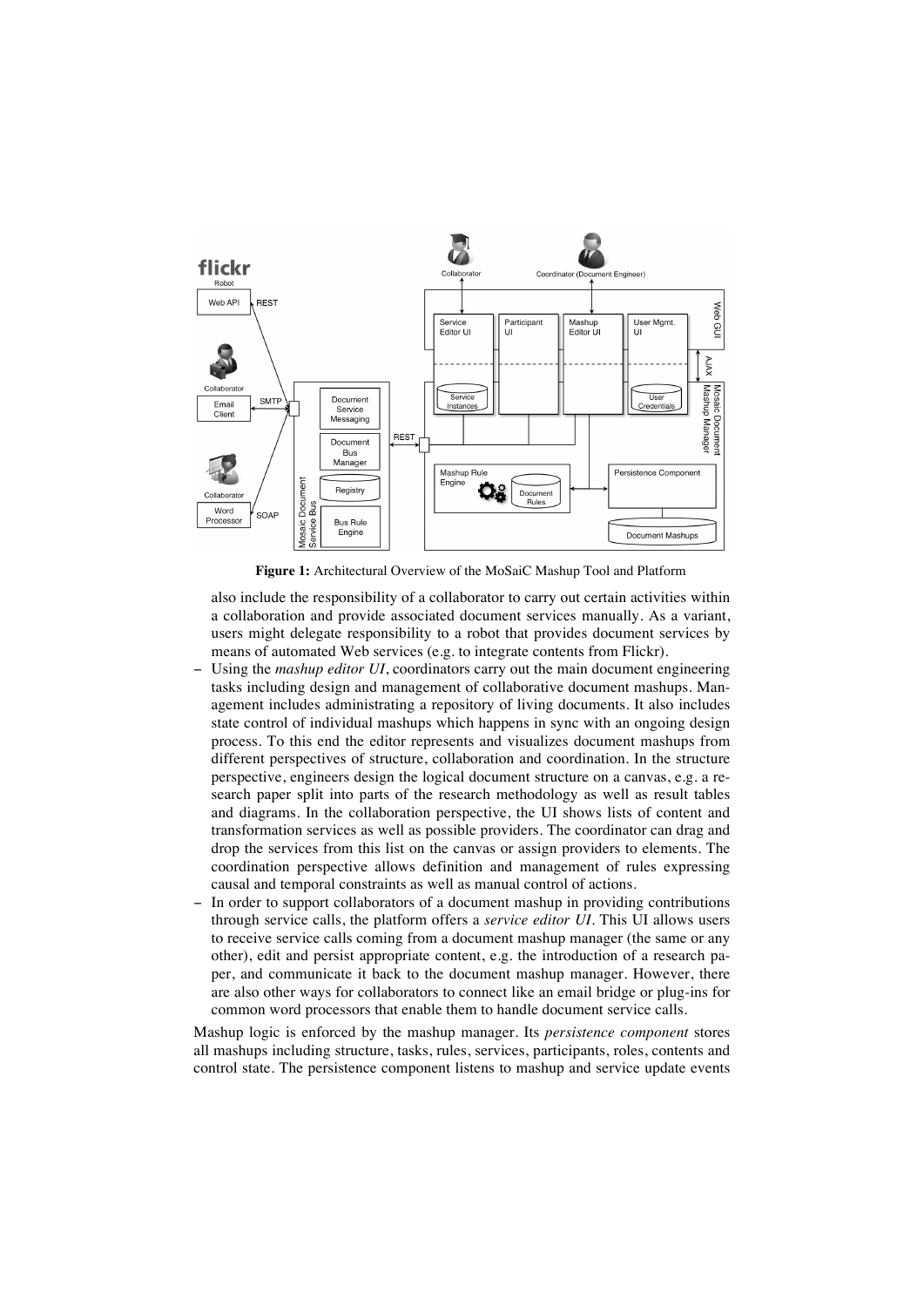and stores the information accordingly. The UI components learn about updates of a mashup through polling the persistence component.

A *mashup rule engine* drives automatic enforcement of mashup logic. It is able to process complex events and pre-configured with base rules, which are essential for the enforcement of mashups. Rules follow the event-condition-action (ECA) principle: the engine listens for events indicating changes of the mashup or its services, checks conditions and takes actions like calling another service. E.g. one of the base rules declares that if a user gets assigned as collaborator, a 'create' call is sent out to its document service. In addition, coordinators specify rules that are mashup-specific. E.g. the above base rule might be changed to express a causal dependency.

A *document service bus* enables service interaction. Fundamentally, the bus maintains a *registry,* which stores information about existing mashups, document services and providers. The *document service messaging* component routes and queues all service messages. Service calls generally conform to a uniform RESTful interface and an asynchronous interaction protocol that allows requesting the creation of a new service as well as getting, updating or deleting the content of an existing one. Furthermore, a dedicated *bus rule engine* allows for a specific type of rules that directly affect the interaction between services. Enforcing rules in the bus promises more agile interactions since messages skip the mashup manager if possible. An example is the automatic routing of certain text content through a translation service before delivering it to the mashup manager.

#### **4 Scenario and Use Case**

Scientific publication involves collaboration of various researchers who provide different parts of a paper like texts, pictures and references. Furthermore the collaborators need to coordinate in order to discuss the concepts, structure the document, provide interrelated contents and proof-read the results thereby checking for completeness, correctness and readability.

In our scenario, Alice, a scientist, is creating a research paper mashup and starts with defining the structure of the document in the mashup editor. She drags several document elements for different parts, texts and figures from a list to the mashup canvas. Furthermore, she adds elements for an abstract and bibliography. For each element Alice provides a meaningful task description and whenever she drops an element on the canvas, the change in the mashup structure is immediately persisted.

Having established the first structural draft, Alice defines behavioral rules in the coordination perspective. She creates a rule declaring that all chapters need to be delivered three days before the conference deadline; i.e. each of the chapters has been updated and its state set to final. A timer is defined, which triggers a notification to all the authors who did not deliver content until the specified point of time. All rules are stored within the mashup and within the rule engine.

In the document service list, Alice identifies a layout service that is able to format mashups into an appropriate format and a submission service that uploads a formatted document to the conference server. For both services there is a robot that she can add to the mashup. She defines a rule that the mashup is formatted by the layout service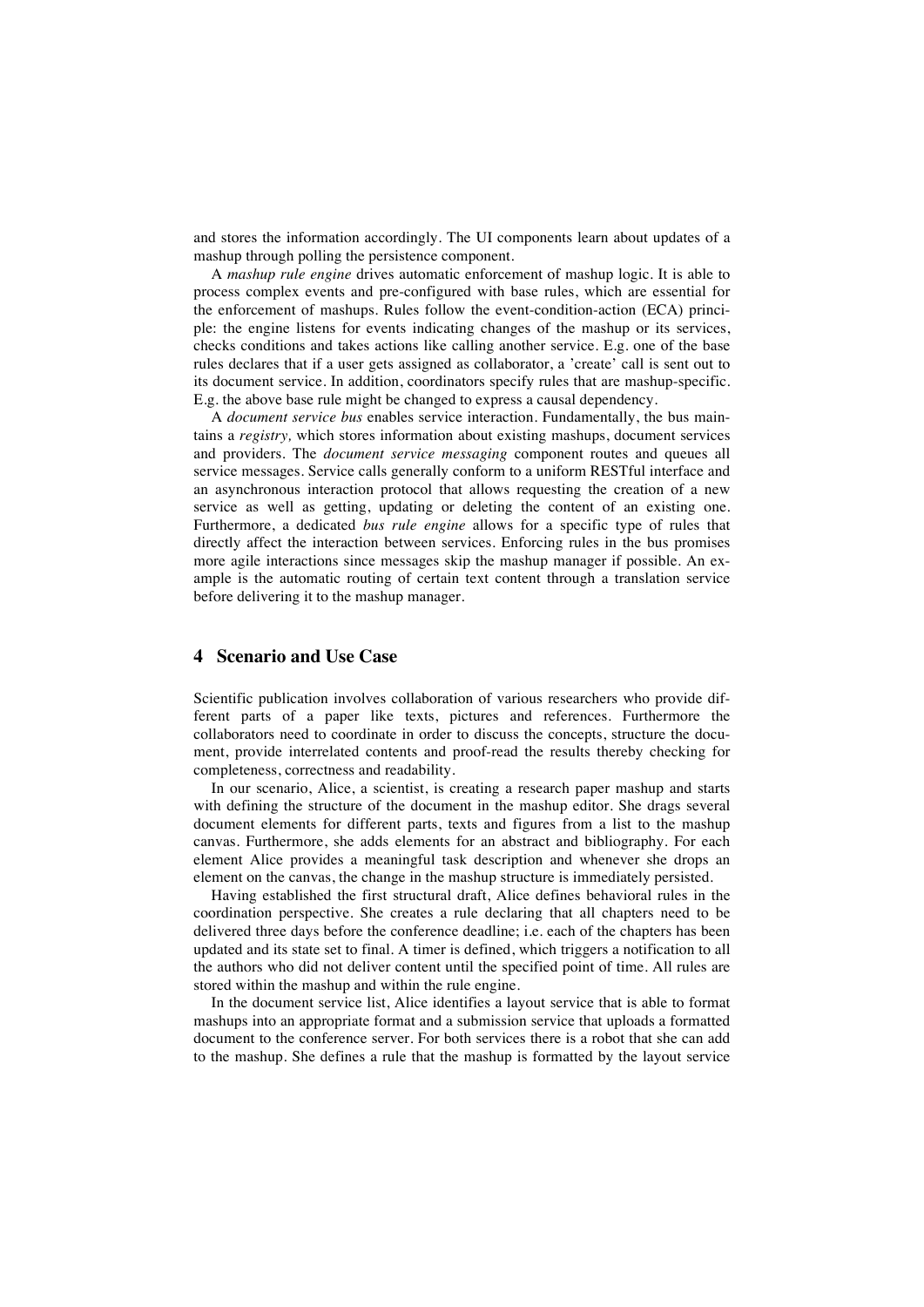when all content elements are in final state. Afterwards a final proof-read by the first author is required and, in case the proof-read is ok, the submission service uploads the document to the conference server.

Having specified the rules, Alice uses the provider list in order to find collaborators that can assist with the tasks at hand. She discovers Bob, Carol and Ted, who are members of her research team and have already agreed to join the paper. Alice drags the icon for Bob on the introduction document part; the association between him and a document service representing the writing task is immediately stored. Bob uses the same tool to provide his content as a document service. Now Alice wakes up the mashup. Bob receives a notification that he has been assigned to write this paragraph. The task is added to his personal to-do list, which is presented to him in the service editor UI after logging into the mashup tool.

In the following weeks, the team does several changes to the initial mashup to evolve the paper in terms of structure, tasks and, of course, contents. Three days before the deadline the rule engine triggers the "reminder" rule. It identifies the document elements which are not in final state and triggers updates of the associated services. Since Bob did not deliver yet, he receives another service call for his document service to provide the text. He logs into the system, pastes the introduction text into the service editor, refines the document element adding a picture element and marks its state as final.

The rule engine observes the state change and triggers another rule, which declares that as soon as all section elements are in final state, the mashup is to be sent to the layout service. After the layout service returned a formatted document, the first author is requested to proof-read. A reply indicating success triggers the final action: the formatted document is sent out by the submission service.

# **5 Related Work**

MoSaiC adopts concepts of collaborative document engineering and writing based on service mashups for ad hoc composition of mostly human-based software services.

Collaborative document engineering has a long research history, which resulted in various research prototypes and products. A prominent example is Google Docs (http://docs.google.com/) that allows collaborative creation of rich text documents. However, it is not possible to define any dependencies between document elements or react to events. Thus, lightweight ad hoc processes cannot be specified or enforced. Another related technology coming closer to our approach is Google Wave (http://wave.google.com/). A wave is a collaboration of participants based on XML documents consisting of wavelets. This is similar to the composition of document services in a mashup. Waves might include automated robots that are comparable to our automated document services. However, Google Wave focuses more on communication than on collaborative evolution of an enterprise document. Also, there is no way to define interaction rules based on events and to re-use wavelets in other waves.

A study of tools for collaborative writing, including early Wiki software, is presented in [5]. The study shows, that the idea of splitting a document into fragments for different authors and propagating updates of these fragments to other authors is not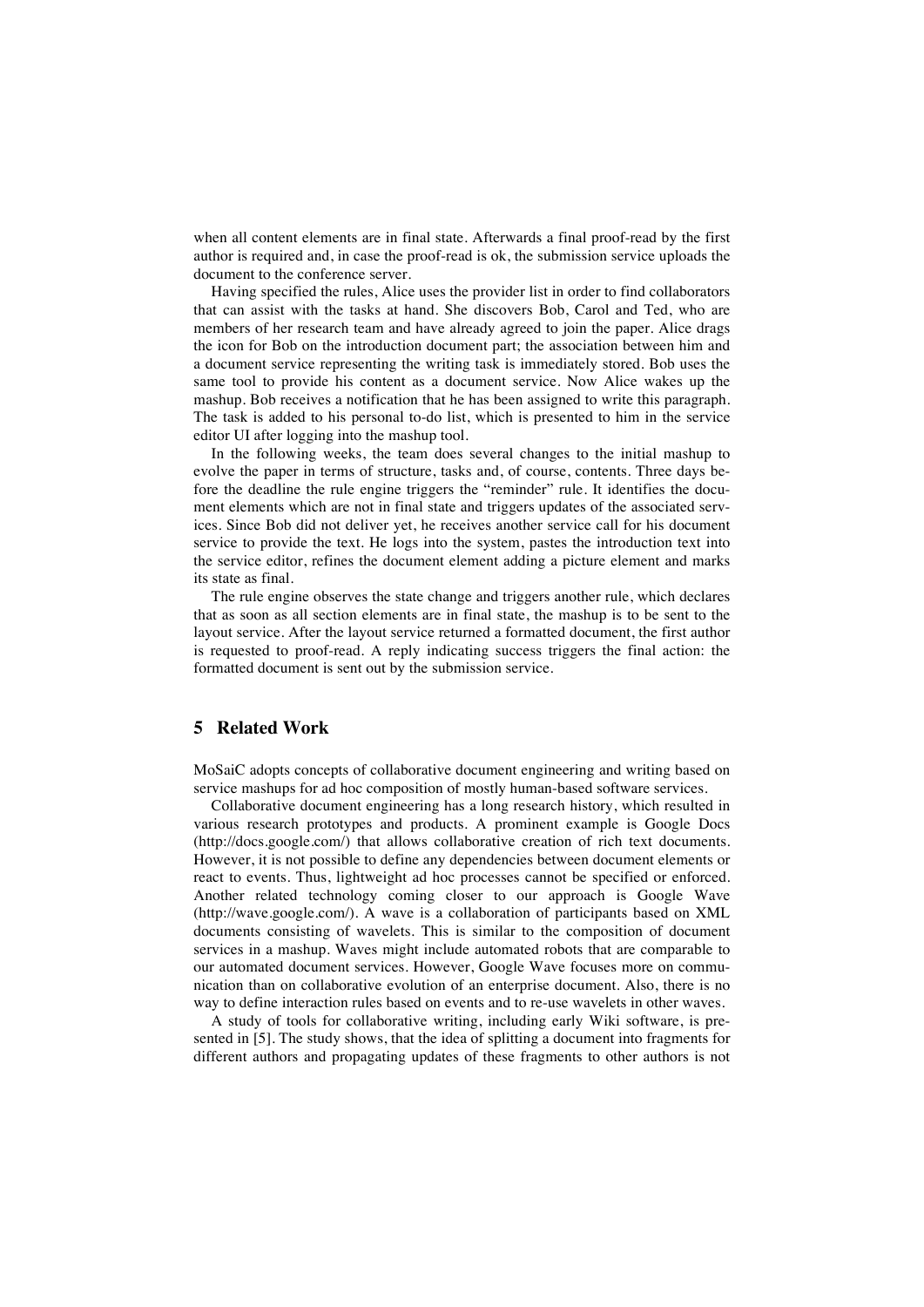new. However, we did not find a tool which supports coordination of the authors or fragments through rules or the integration of different sources from the Web.

The term document engineering as used in [1] describes the analysis and design of documents and rules which are input to business processes or serve as their interfaces. This has similarities to our approach but focuses on structured, recurring processes. There is no concept of document composition like in document mashups that would support collaborative or active documents and ad hoc processes. Interactive Web documents [7] define a REST protocol and format for Web based documents which include data and behavior. However, although they mention a prototype, they do not show how these documents can be collaboratively authored and coordinated.

Mashup technologies have recently gained broad attention from industry [8] and are increasingly addressed by academic research. The mashup paradigm emphasizes user-driven composition of situational apps from Web-based content and services. Several mashup research tools and products exist. An example is IBM Mashup Center (http://www-01.ibm.com/software/info/mashup-center/) that lets users compose widgets which reference services. Based on the description which events a widget might expose, a mashup developer can add rules which route data between widgets. However, since these events are mainly caused by user clicks and not by updating any content and as they are exposed by widgets and not services or the mashup, it is not possible to specify complex rules involving several events or conditions. Collaboration support is also limited, since only the full mashup can be updated at a time. Also, the mashup is still an application and cannot be used as an active document.

Loomp [9] allows users to specify content fragments and enrich them semantically. These reusable fragments are readable by humans and machines alike and might be interlinked and combined into mashups. Distribution of fragments or data can be done through various channels, for instance as Wiki page, document or feed. However, there seems to be no support for notification on updates of fragments or process support for collaborative document engineering.

#### **6 Summary and Outlook**

Shaping and driving ad hoc collaboration processes by means of enterprise document engineering promises to enhance productivity and foster innovation but also poses substantial requirements on flexibility of document structure and dynamicity of contents. Respective documents need to reflect progressing states of multiple collaborators and render their visual representation from various sources. Simultaneously, collaborators need reliable tools allowing them to evolve the structure of collaborative documents in highly interactive yet predictable ways. Our approach of document service mashups establishes a basis to meet these requirements that we would like to discuss and share with the community. Document mashups support interactive specification of the structure and collaborative regulation of a shared document in a flexible declarative way on the fly. Document services facilitate the integration of dynamic content from various collaborators.

In this paper, we have presented a mashup tool and platform for collaborative engineering of service-oriented enterprise documents. We have briefly outlined our